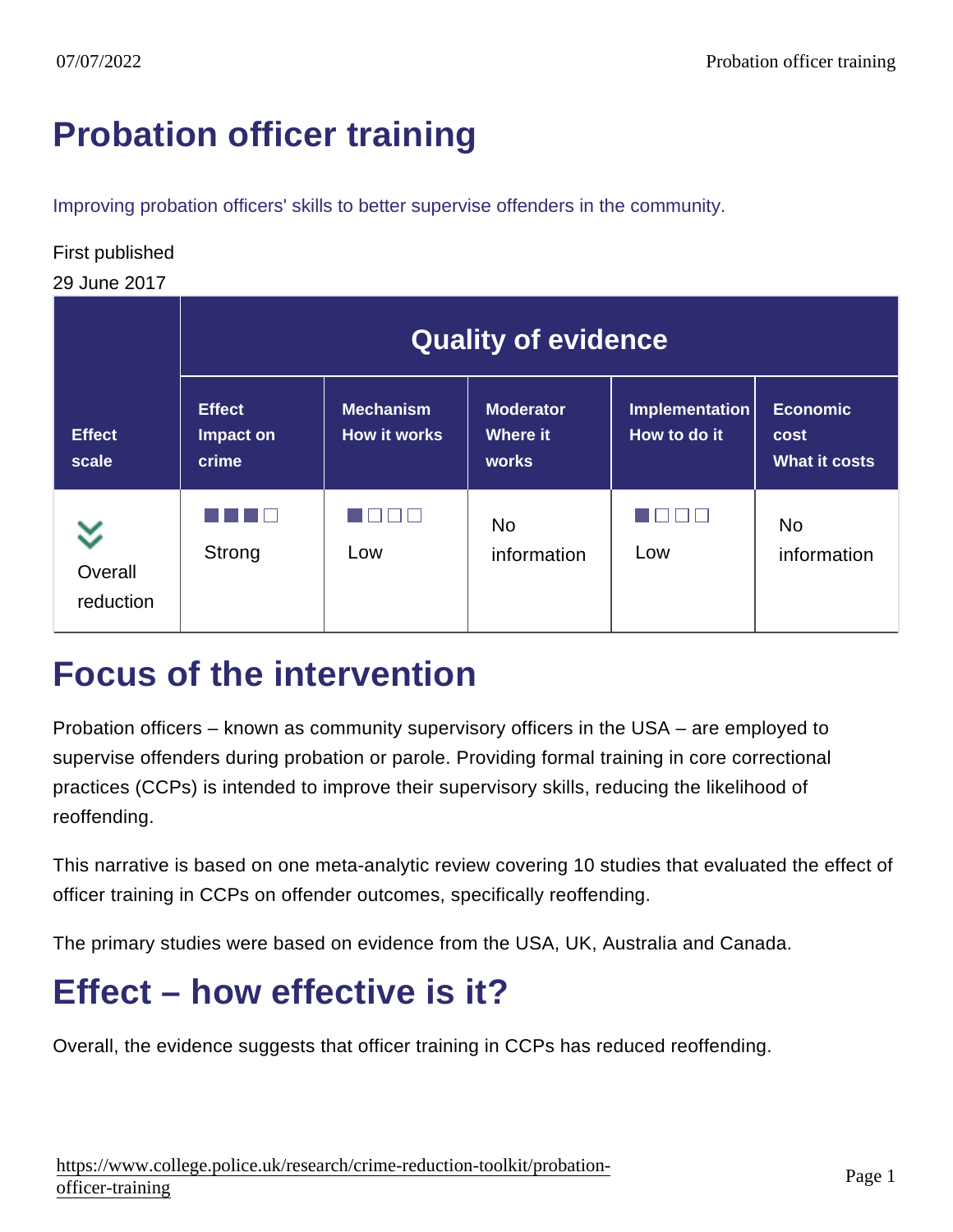The results of the meta-analysis indicated that when probationers and parolees were supervised by officers who received training in CCPs, they were less likely to reoffend than offenders who were not supervised by officers trained in CCPs.

The average reoffending rate for offenders supervised by officers trained in CCPs was 36.2%, compared to an average reoffending rate of 49.9% for offenders supervised by officers lacking the CCP training.

#### How strong is the evidence?

The review was sufficiently systematic that many forms of bias that could influence the study conclusions can be ruled out.

This evidence is taken from a meta-analytic review covering 10 studies. The review demonstrated a high-quality design in terms of having a transparent and well-designed search strategy, and featured valid statistical analysis and a sufficient assessment of the risk of bias.

Various methods were used across the 10 studies that could have affected the results. Unfortunately the review authors did not conduct any moderator analysis or rate the quality of the studies to assign more weight to studies that used more rigorous methods.

The review authors did not explore or test the effect of different outcomes of reoffending (rearrest, new convictions, or generally a new offence), nor did the review state how the authors dealt with missing data or whether issues arising from publication bias and dependency were considered. Therefore not all sources of bias have been ruled out.

## Mechanism – how does it work?

The review does not explain or test the mechanisms through which the supervision of offenders by officers who received training in CCPs might reduce crime.

There is emphasis on a series of skills that are expected to increase the effectiveness of community supervision and other correctional interventions designed to rehabilitate offenders. These are presented as five dimensions of effective correctional practice which form the CCPs framework:

- effective use of authority
- pro-social modelling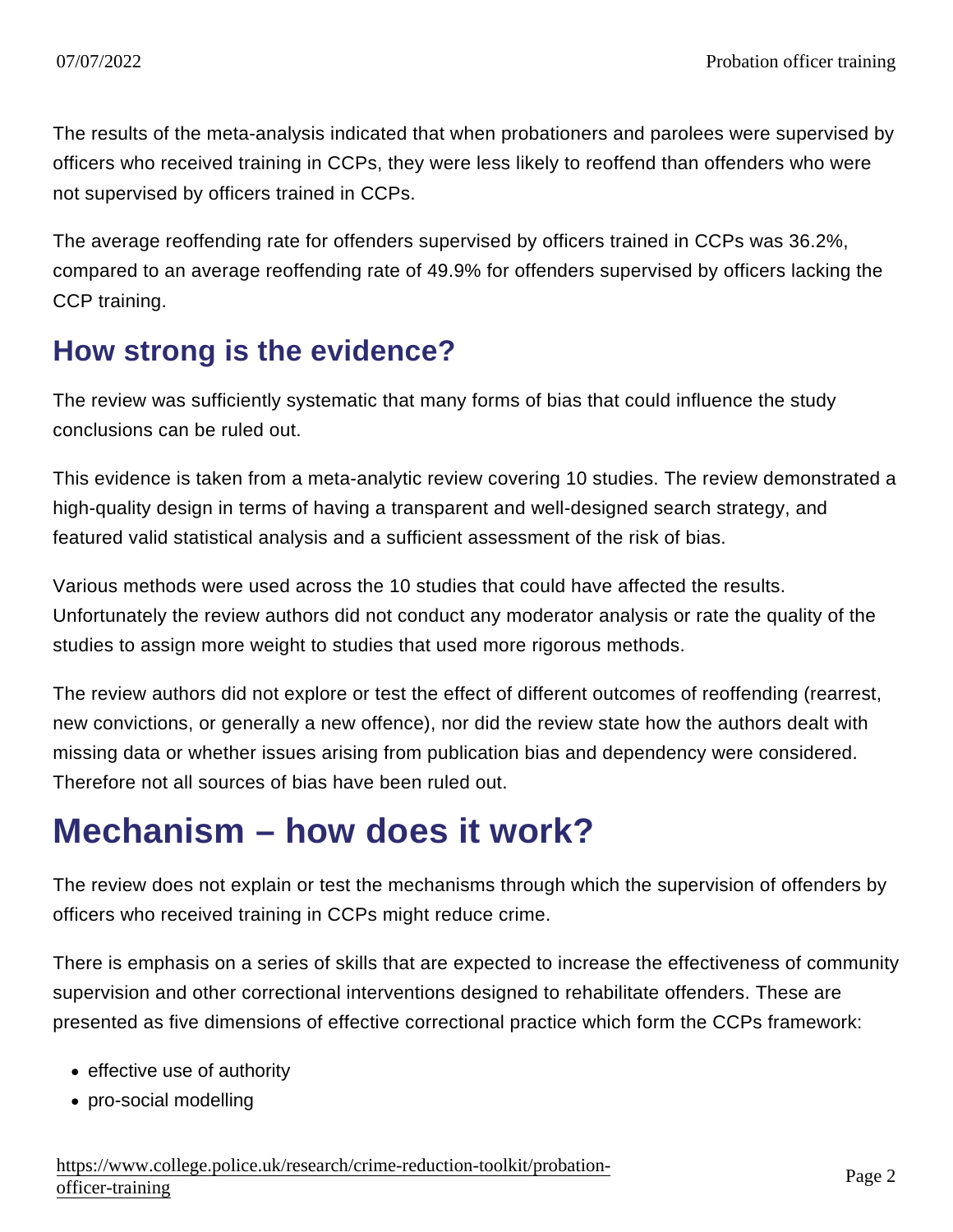- effective problem-solving strategies
- the use of community resources
- interpersonal relationship factors

#### Moderators – in which contexts does it work best?

The review did not examine under what conditions or for what types of offenders (for example, adults, juveniles, different genders or risk level) the intervention might work best.

Seven of the 10 studies included in the review examined the effect of officer training across both parolees and probationers.

The remaining three studies included only offenders who were on probation.

### Implementation – what can be said about implementing this initiative?

Five of the 10 studies included in the review provided information on the length of the initial training in core correctional practices.

On average, training lasted approximately four days (34 hours) and ranged from 24 to 54 hours. Booster sessions were provided to those officers who underwent the initial training.

The size of the groups of officers receiving the training varied across the studies, ranging from eight to 48 (with an average of 23.5).

The review authors highlighted the importance of continued support (for example, refresher courses or individualised feedback) for officers following the training and this was believed critical to effective implementation.

The authors noted a number of factors which may have been important to the successful implementation of officer training in CCPs, which were also supported by authors of other similar studies.

The importance of using a validated risk assessment to identify an offender's current level of risk.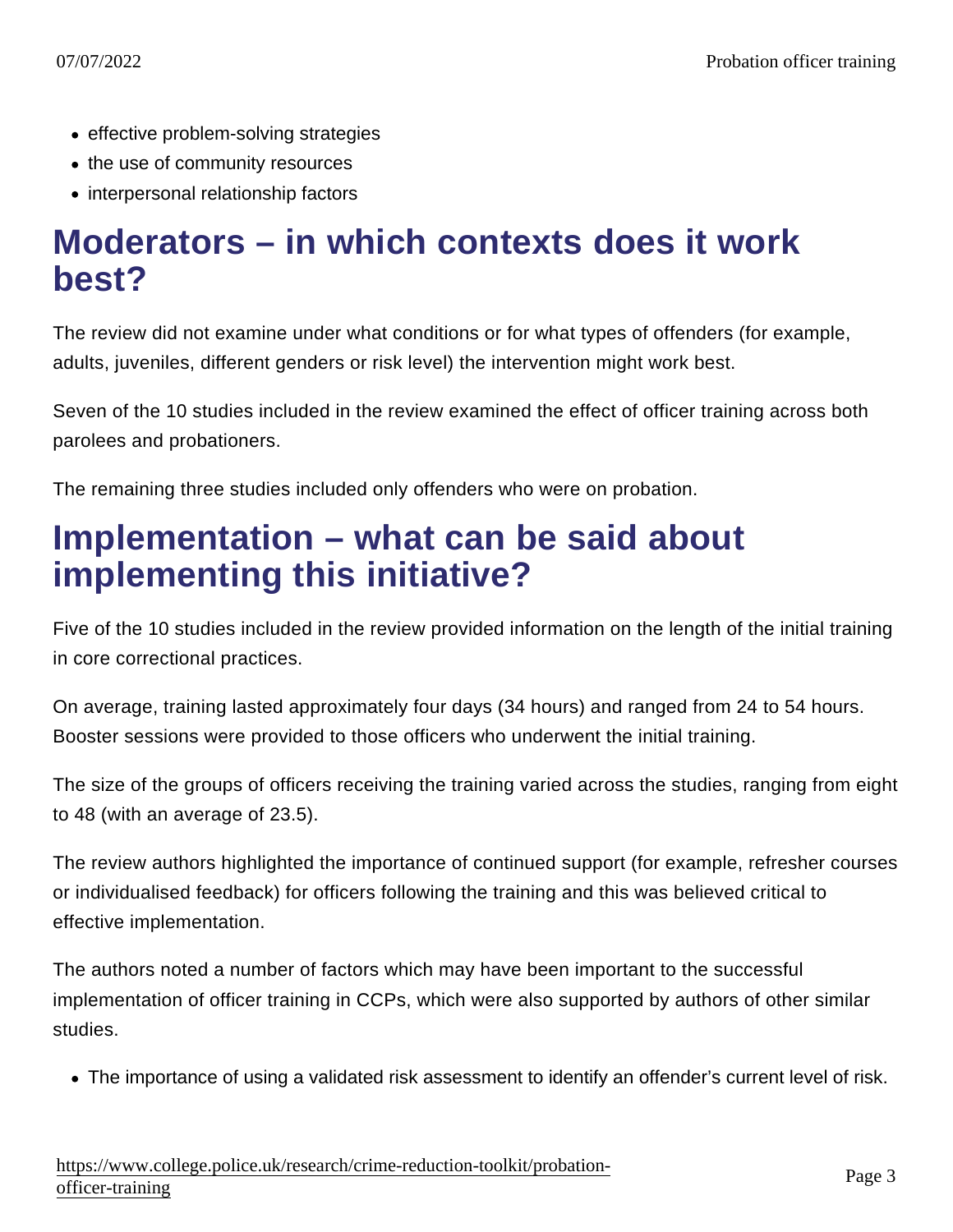- That officers are trained on role clarification. That is, officers discuss the conditions of the supervision and the offender's responsibilities with them, and the offender demonstrates an understanding of the supervision process, including outlining their expected behaviour.
- The explicit inclusion of skills that develop a professional and supportive relationship between supervisor and supervisee. These include relationship-building skills and cognitive-behavioural intervention techniques to address anti-social attitudes.

These factors were not, however, tested in the review.

### Economic considerations – how much might it cost?

No formal economic analysis is provided.

However, the review authors cite sources regarding the cost effectiveness of enrolling offenders in community supervision (average US \$3,433 annually) compared to the annual cost of a custodial sentence in a medium security prison (US \$26,247).

The review authors use these figures to suggest that the outlay in time and money to implement a training program in CCPs is likely to be cost-effective as more offenders are able to be better managed in the community.

# **Summary**

There is evidence that offender supervision by probation officers who have received training in CCPs reduces crime.

Training in CCPs is believed to improve officer skills in offender supervision, leading to more effective community supervision and a reduction in reoffending.

However, the quality of the primary studies varied considerably, meaning it was not possible to assess whether different contexts alter the results.

Additional information is needed regarding the influence of different officer and offender characteristics, such as offender risk level on the effectiveness of the intervention.